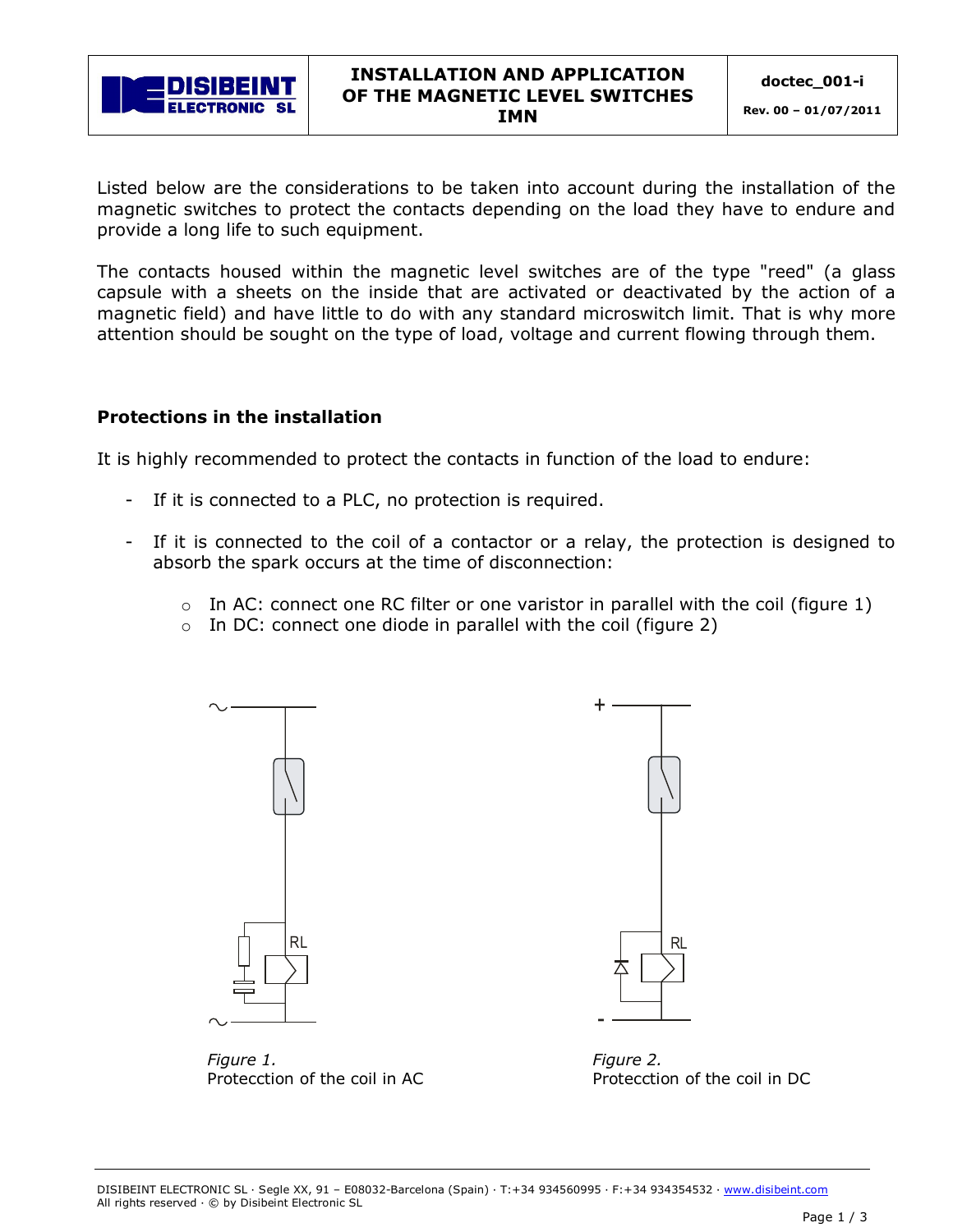

## Tips for the installation

- Detection of the level using one sole control point
	- $\circ$  It is recommended that the control devices (pump, solenoid valve, etc.) be actived through an standard auxiliary relay (figure 3) or through a protective relay PSMS/DSMS (figure 4).
	- $\circ$  The gap for connection/disconnection of a reed switch is estimated between 5 and 10 mm. It means that the simple movement of the liquid. This means that the simple movement of the liquid during the filling or emptying maneuver can lead to repeated activation and deactivation of the control device with the consequent wear of both the reed contact as these devices. Prevention may be to use a timer (PSIA / DSIA) to delay the action on the control device until the sensor provides a signal maintained by the liquid level (Figure 5).



*Figure 3.*  Using an auxiliary relay



*Figure 4.*  Using a relay PSMS/DSMS



*Figure 5*  Delayed detection